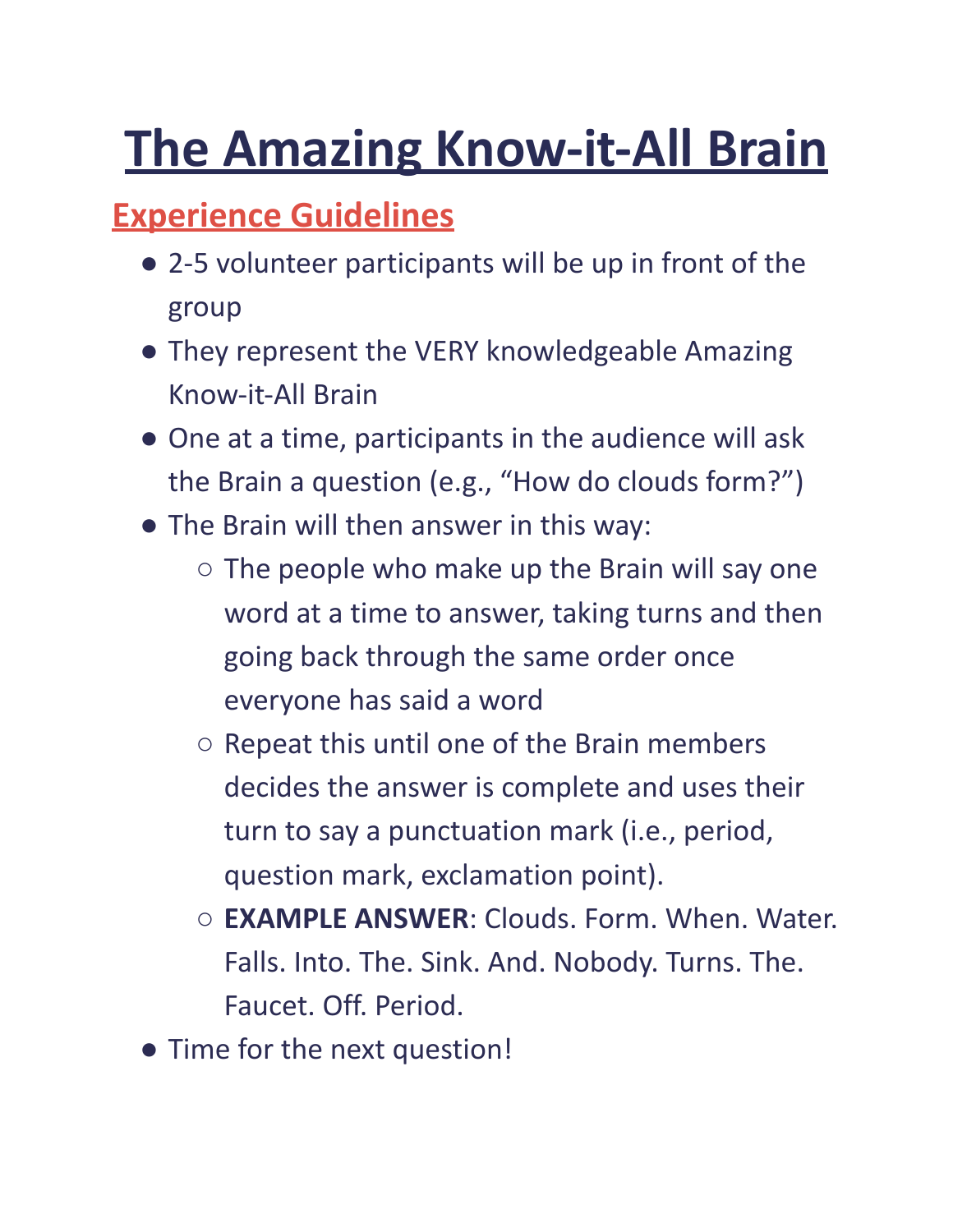## **Strategic Action Plan**

- · **S**pecific
- · **M**easurable
- · **A**ttainable
- · **R**esult-oriented
- · **T**ime-specific

#### **Action #1—Goal for Building Trust**

**I want to \_\_\_\_\_\_\_\_\_\_\_\_\_\_\_\_\_\_\_\_\_\_\_\_\_\_\_\_\_\_\_\_\_\_\_\_\_\_\_\_\_\_\_**

(specific, changeable behavior)

| & see how well I can accomplish this by $\frac{1}{\sqrt{1-\frac{1}{2}}}\int_{-\infty}^{\infty}$ . |                      |  |
|---------------------------------------------------------------------------------------------------|----------------------|--|
|                                                                                                   | (Month / Day / Year) |  |

**\_\_\_\_\_\_\_\_\_\_\_\_\_\_\_\_\_\_\_\_\_\_\_\_\_\_\_\_\_\_\_\_\_\_\_\_\_\_\_\_\_\_\_\_\_\_\_\_\_\_\_**

**I will know I have accomplished this goal because \_\_\_\_\_\_\_\_\_\_**

(a way to observe/measure success)

**\_\_\_\_\_\_\_\_\_\_\_\_\_\_\_\_\_\_\_\_\_\_\_\_\_\_\_\_\_\_\_\_\_\_\_\_\_\_\_\_\_\_\_\_\_\_\_\_\_\_\_.**